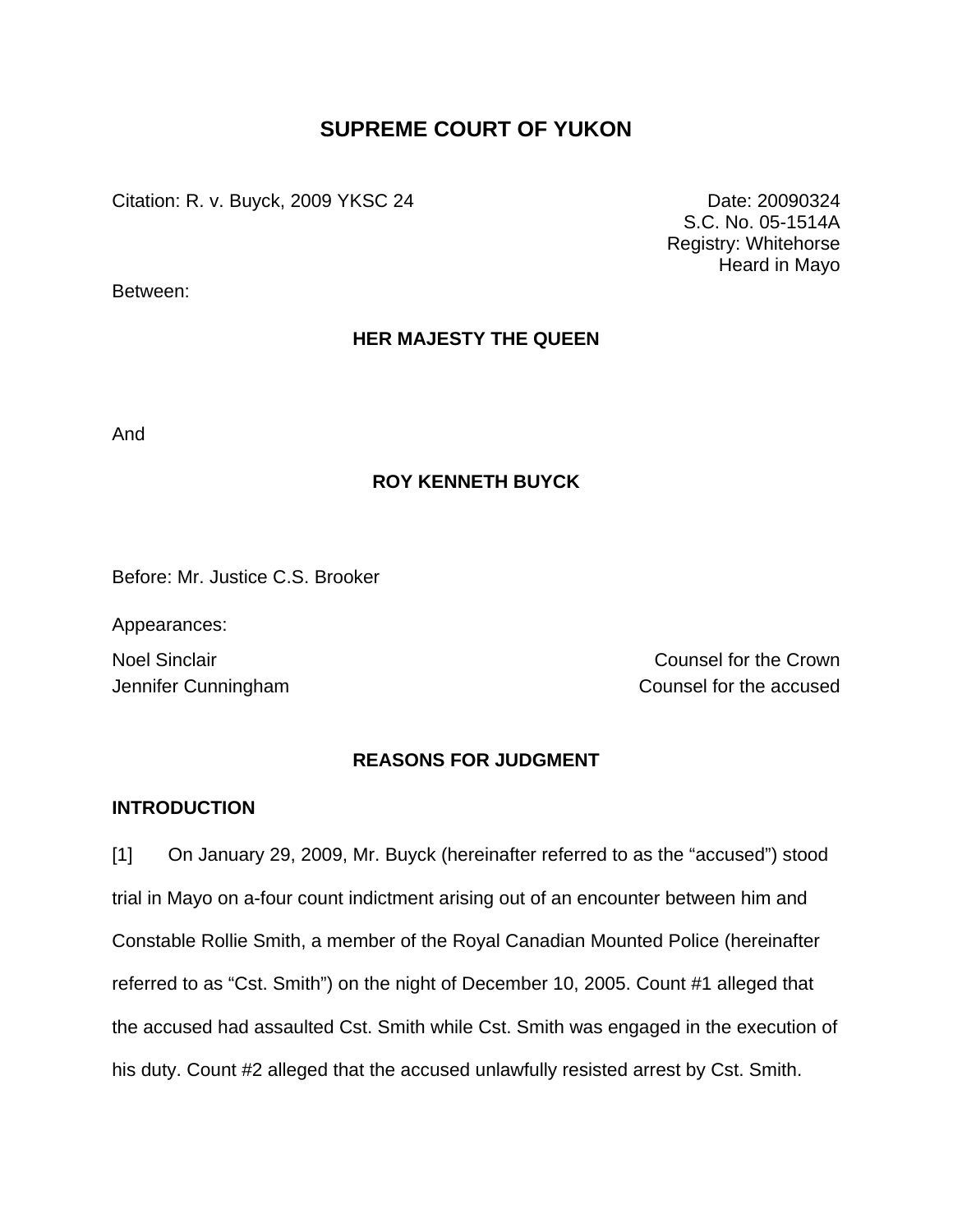Count #3 alleged that the accused assaulted Cst. Smith with a weapon to wit a shovel. Count #4 alleged that the accused escaped lawful custody.

[2] At trial, the Crown called two witnesses: Cst. Smith and Mike Sheppard. The defence called only the accused as its witness.

[3] At the conclusion of the evidence and argument, I reserved my decision.

### **THE EVIDENCE**

[4] Exhibit 3 entered at trial was videotape. This videotape came from a camera mounted in Cst. Smith's patrol car. Unfortunately, it was not pointed at the area where the altercation between Cst. Smith and the accused took place and therefore does not actually show that part of the incident. However, Cst. Smith was wearing a portable microphone connected wirelessly with the camera and thus the audio portion of the incident is recorded.

[5] The versions of the incident given by Cst. Smith and the accused are very different. Therefore, I propose to review their evidence is some detail.

[6] Cst. Smith testified that on the night of December 10, 2005, he was alone on duty engaged in check-stops. He was on Congdon St. just north of  $2^{nd}$  Ave. when he observed a vehicle "cut the corner" from  $1<sup>st</sup>$  Ave. to go onto Congdon St. He activated his blue and red flashing lights and the vehicle, proceeding northbound, stopped roughly beside the police constable's vehicle. Cst. Smith exited his police vehicle and approached the accused's Dodge Dakota truck. He went to the driver's window and the accused rolled it down. The constable immediately noticed the strong smell of burned marijuana smoke. He said he told the accused he was investigating for impaired driving.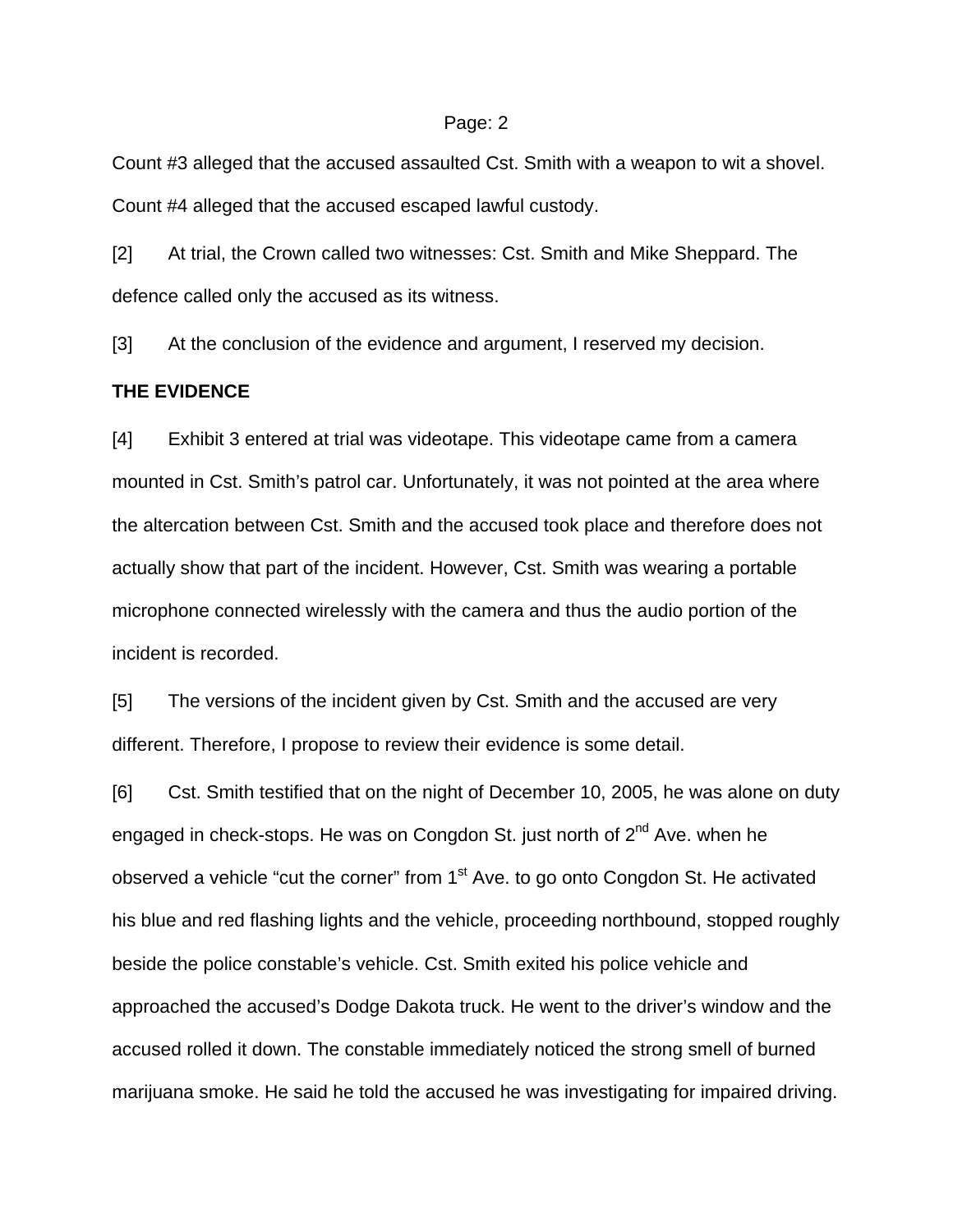The constable asked the accused if he had any marijuana in or on him and the accused replied no. The constable then asked for an explanation for the smell of marijuana smoke and the accused offered that he had been at Fred Elder's home where marijuana was being smoked and the smoke was blown on him. The constable then walked around the Dodge Dakota at which time when he got to the passenger side he observed a marijuana cigarette — "a roach" — in the ashtray. At that time he thought that there were two possible offences which the accused may have committed. Firstly, he thought there was some grounds for impaired driving, having regard to his observations of the accused cutting the corner, as well as the odour and appearance. On the second ground, a possible arrest was because the accused was in possession of a controlled substance ie. marijuana.

[7] At that time the constable noticed that the light on his microphone was not on so he went back to the police car and turned on the recording system. The recording system consisted of a camera mounted at the front inside of the police car as well as a wireless microphone which the constable was wearing. The constable testified that he then went back to the accused's vehicle and asked again about the odour of marijuana. The constable asked the accused to get out of the vehicle and told him that he was going to arrest him. The accused asked him why he was hassling him. Initially the accused's demeanour was cooperative. The constable testified that he advised the accused he was arresting him because of the marijuana and he would be placing him in the back of the police motor vehicle and then searching his vehicle.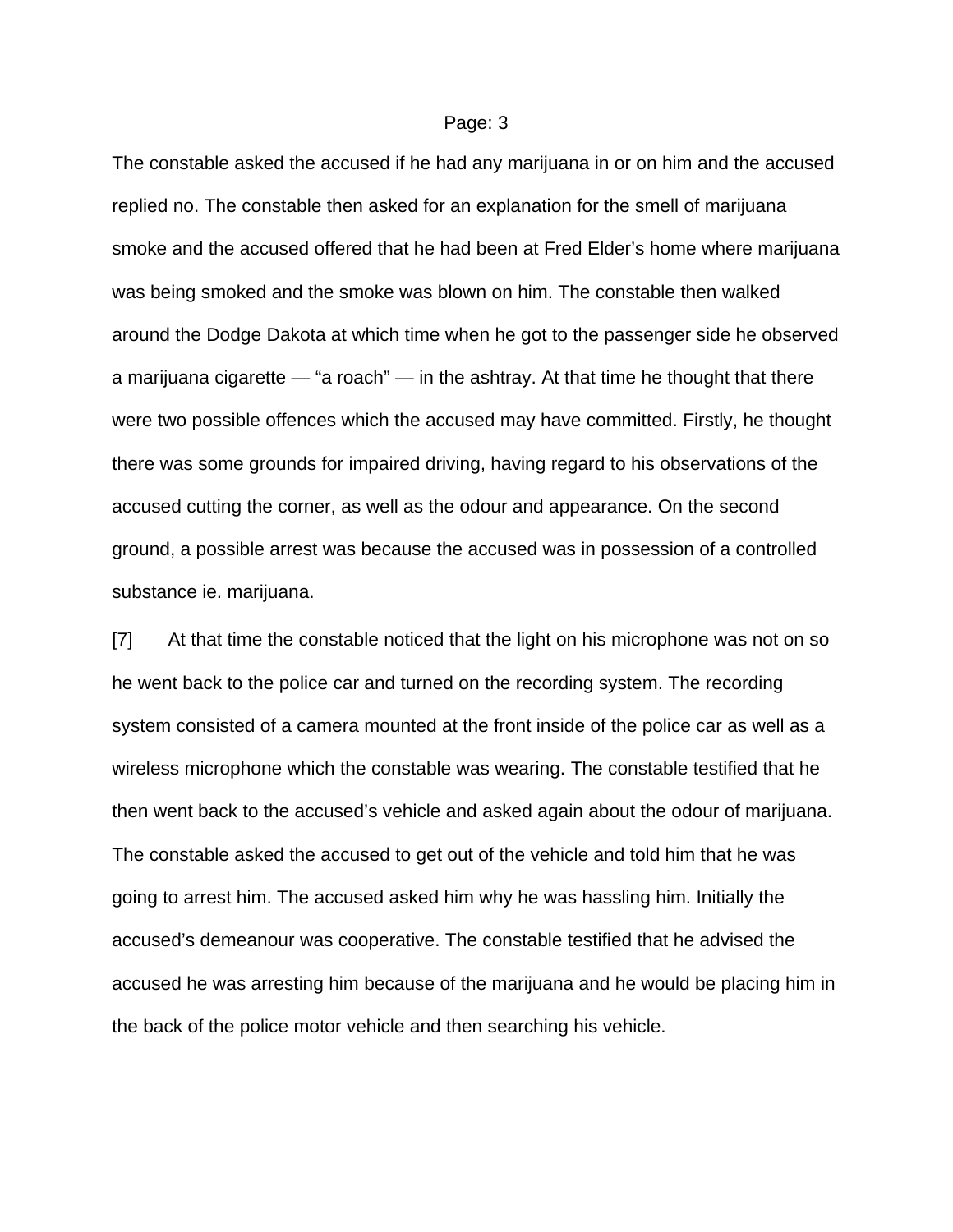[8] The accused got out of his truck. He stood beside the box of his truck. The constable was standing by the door pillar. They were facing each other. The accused started to become agitated, asking why he was being hassled. The accused had originally put his hands out in front of him as requested. The constable took hold of the accused's left wrist as he intended to hand-cuff the accused with his hands behind his back. The accused made a fist. The constable said several times "You're under arrest". The accused broke free and grabbed a shovel from the back of the truck. The constable took out his pepper spray. The accused swung the shovel at him and the constable shot him with the pepper spray. The constable testified he ran towards the accused and gave him a shove. The accused went down and his shoe came off as well as his glasses. The accused got back on his feet and threw off his jacket and grabbed the shovel holding it like a baseball bat yelling "Debbie". The constable testified he yelled "Back off sir" a number of times as he backed up towards the rear of the Suburban. However, the accused did not stop and therefore the constable unsnapped his gun holster. At that point the accused returned to his truck and put the shovel in the box. The constable moved towards him. The accused again grabbed the shovel and held it up towards him. The constable stopped. The accused put his shovel away and drove off. The constable testified that about the same time as the accused was coming through with his swing was when he began to shoot the pepper spray.

[9] The constable testified that he drove to the detachment. Later, at about 1:10 in the morning of the next day, Mike Shepherd arrived at the detachment with the accused whereupon the accused turned himself in.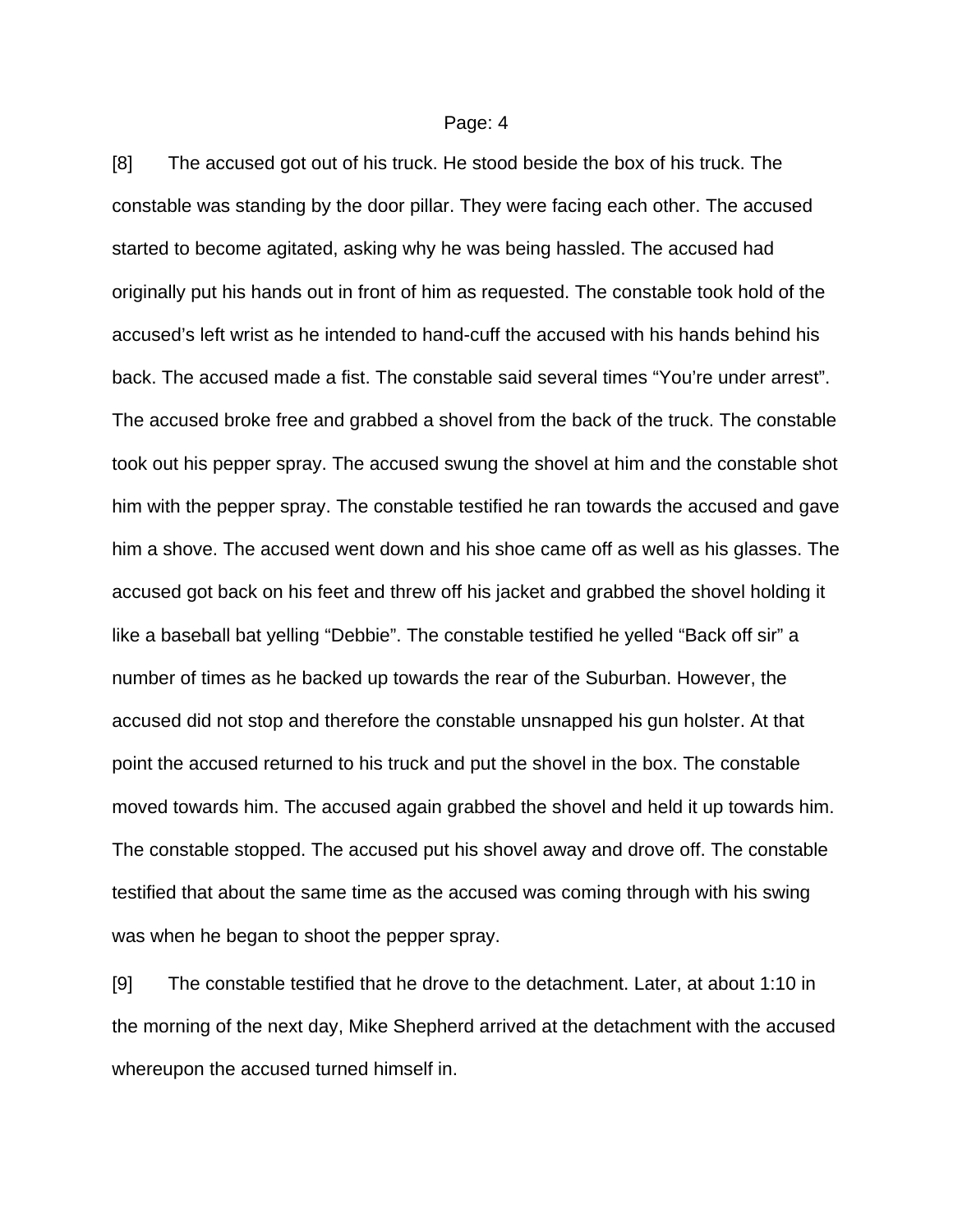[10] It is interesting to note that Mike Shepherd lives with the accused's sister Debbie and that these events took place directly across from Mike and Debbie's home on Congdon St.

[11] It would appear from the constable's evidence in chief that the accused swung at him twice. The first swing was forceful and the constable testified that had he not backed up it would have connected with his head. The second swing took place after the accused had been knocked off his feet by the constable. As the accused picked the shovel up he swung around but at that point in time, the constable was at least 8 feet away from him and there is no way that the shovel could have connected with him.

[12] On cross-examination, the constable testified that the accused was not exceeding the speed limit, his papers were in order, he did not appear drowsy, his eyes were open. He confirmed that he had never met the accused before this incident and knew nothing of him. He testified the entire incident lasted approximately 30 seconds. He testified the accused was bringing the shovel up when he pepper sprayed him the first time. The constable testified he wanted to do a search of the accused incident to the arrest because he thought he might have marijuana on him. His intention was to search the area where the accused was sitting in the vehicle but he knew that to do a full search of the motor vehicle he would need a search warrant.

[13] The constable was cross-examined specifically on evidence he gave at the first trial of this matter. Counsel for the defence tried to show an inconsistency between the evidence at trial with respect to the reasons for the arrest and the evidence on the previous trial. I have examined the portions of the previous evidence referred to by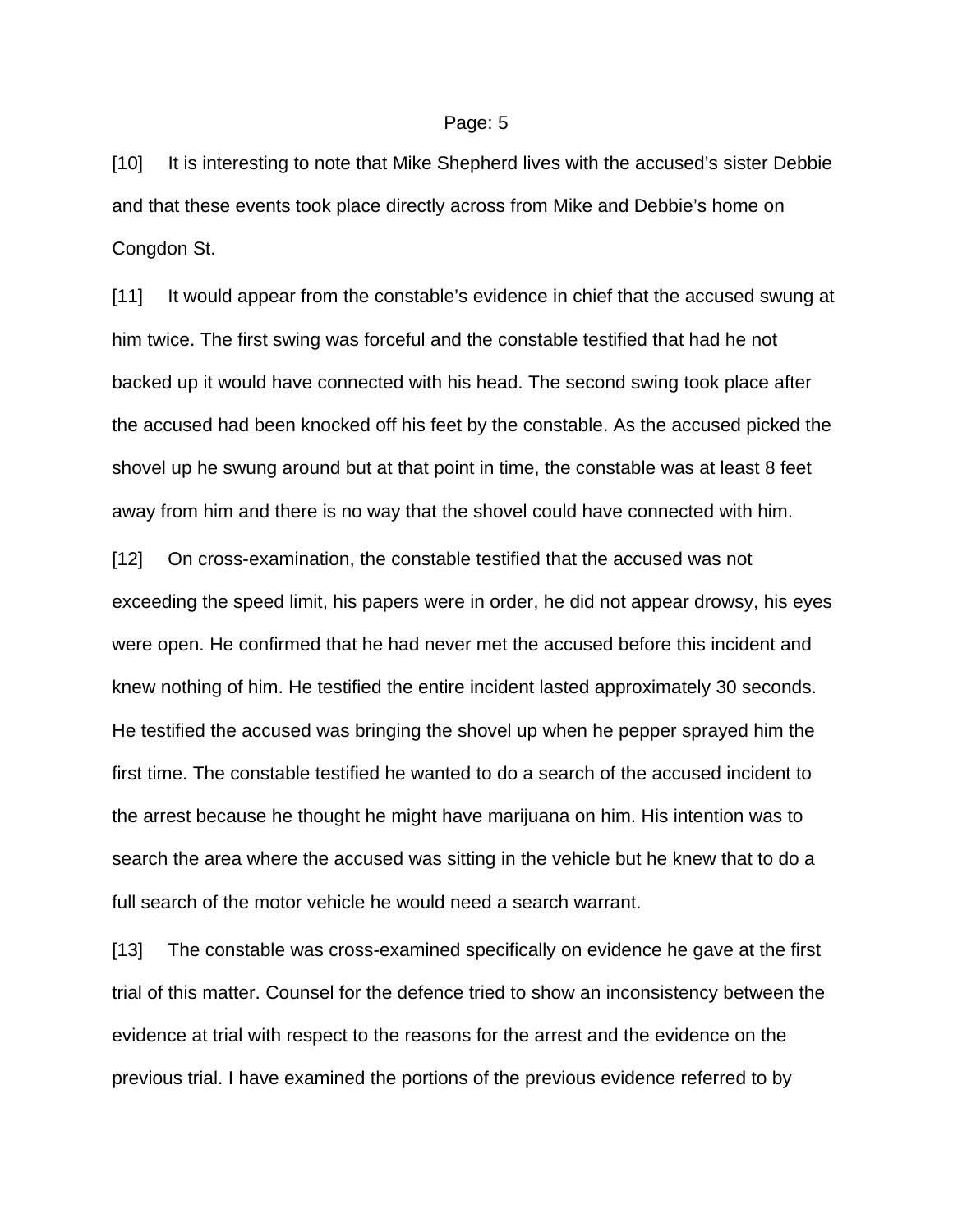counsel and, looking at the matter and all of the evidence before me, I am not persuaded that there is any significant contradiction such that it adversely impacts on the credibility of the constable.

[14] The audio-video tape that was made of these events once the constable had turned the mechanism on after initially stopping the accused was entered as Exhibit 3. While the video portion does not provide assistance since these events took place outside of the camera angle, the audio portion is clear and is of assistance to the court.

[15] The accused, Roy Buyck testified in his own defence. He testified that on the evening in question he was at "Fred's place" doing diamond willow carving. He believed pot was being smoked there but not by him. He testified that in the ashtray of his truck there was a "rollie" which had belonged to Fred and that Fred had left it there when he had been given a ride earlier that day. He testified that he might have cut the corner and that he saw the constable's vehicle and lights and so stopped beside it. He thought it was a seat belt check. He testified that the constable asked for his license and said that he smelled marijuana. The constable asked the accused if he was smoking pot and the accused denied it. The constable looked around the accused's vehicle with his flashlight and then said that there was a roach in the accused's ashtray. The accused testified he held the cigarette up to the constable's face and said "no it's not it's a rollie".

[16] After the constable went back to his vehicle to turn on the recording system he returned to the accused and asked him to get out of the truck and said that he was placing him under arrest. The accused testified that the constable grabbed his hand and twisted it trying to put his arm behind him. The accused got loose and yelled for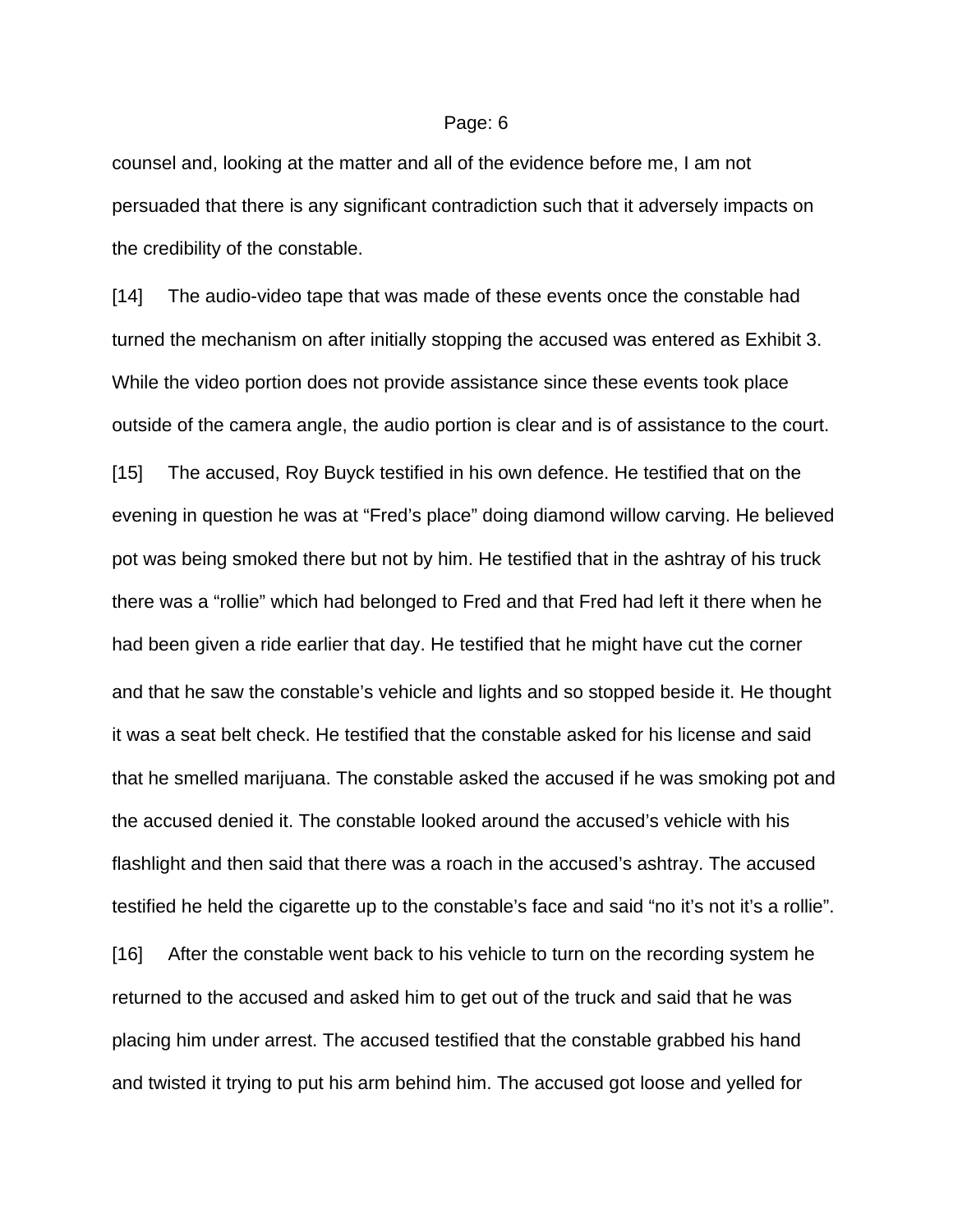Debbie. Then, he said, the constable "maced me". So he grabbed his shovel out of the back of his truck and put it up in front of his face to protect him from the spray. He says the constable sprayed him about 3 times. He testified that the shovel was being held horizontally in front of him. He said he had the shovel in his hand about 2 minutes. He denies ever having tried to strike the constable with the shovel. He testified that the officer "pile-drived" him and that when he got flipped over in the process his right shoe, glasses, hat and jacket came off. He denies deliberately having removed his jacket. He testified that he saw the constable's hand go towards his gun and thought that he was going to shoot him so he left. He denies being angry. He says he was scared.

[17] The accused's evidence on cross-examination was that he felt generally that the police were harassing him. However he said nothing was bothering him when the constable stopped him on the night in question. He admitted that the constable told him to get out of the vehicle, that he was being placed under arrest. He also said that the officer told him that he had to handcuff him for officer's safety. He testified that as they were moving towards the RCMP vehicle, the constable yanked his arm behind his back which caused the accused to turn around and get out of the hold. He says he wasn't trying to fight and stated "what are you doing" and called for Debbie. He says he turned back to face the constable and the constable pepper sprayed him with mace and that his glasses stopped it a bit. He then saw his shovel in the back of his truck and grabbed it and held it up in front of him to stop the spraying. He says he was scared. He denies every having swung the shovel at the constable. He admits he does not have a perfect memory of what happened. He testified that subsequently he doesn't feel bad about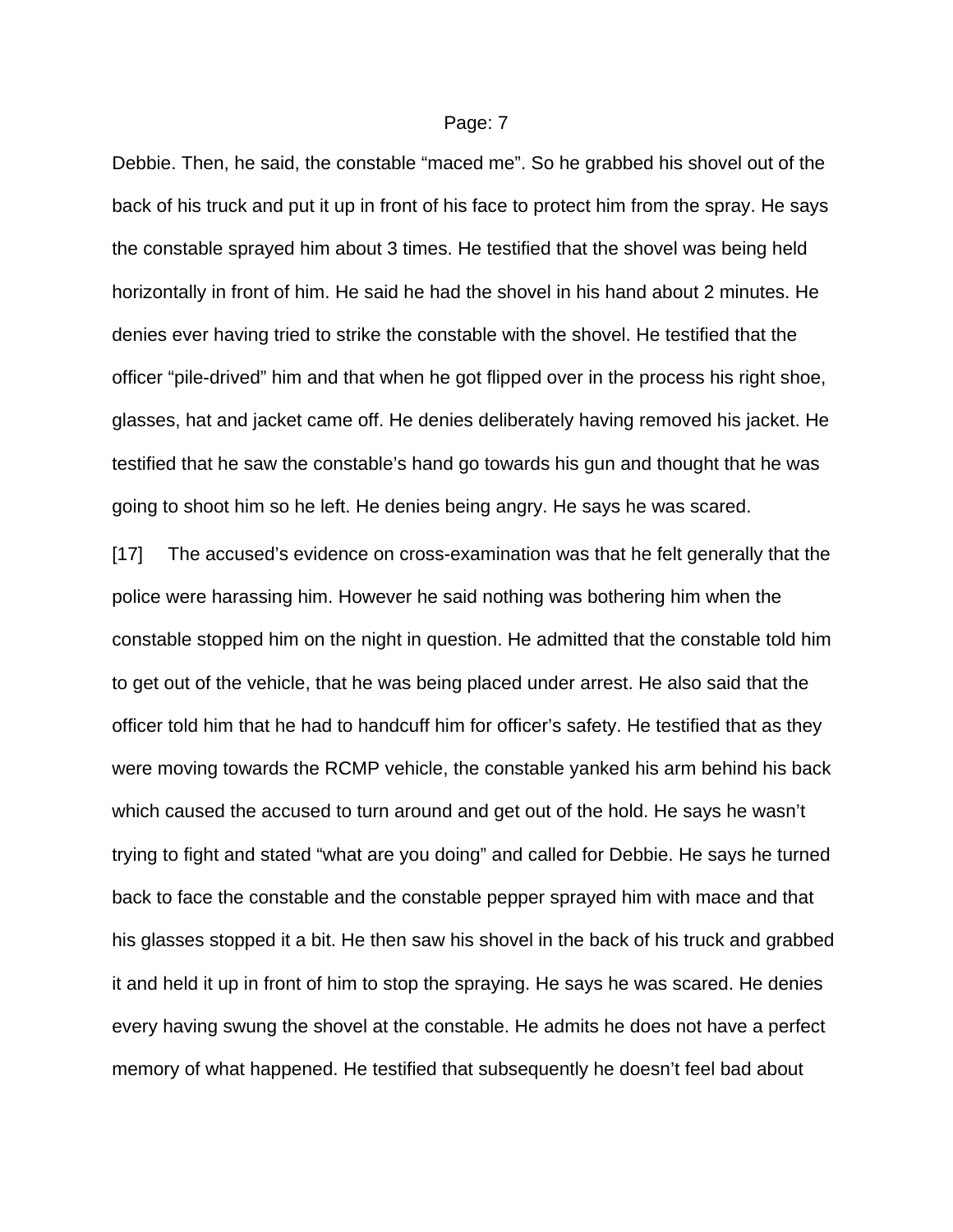anything that happened that night. On re-examination he testified that he did not cooperate with the handcuffing because he was afraid. He did not know if he was going to get beat up.

[18] The Crown called Mike Shepherd to testify on its behalf. Mr. Shepherd at the time lived common law with Debbie, the accused's sister. He testified that on the day in question he was in bed. He heard a ruckus outside on the street. He looked out the living room window and saw 2 motor vehicles, the RCMP Suburban and the accused's vehicle. He saw a scuffle. He saw the accused jump in his truck and take off. He testified that when he first came to the window both men were outside the vehicles facing one another about 10 to 15 feet apart. He testified that Constable Smith had the accused's hand behind his back and he saw Roy squirm out of that hold, jump in his truck and take off. He heard the accused call his sister's name a couple of times. He testified that the accused had a shovel and he had it in front of him. He gave no evidence as to how it was held. He observed this from a distance of 30, 40 or 50 yards away. There are no street lights but he had no difficulty seeing what was going on. He testified that later that night, the accused called him and told him there had been a scuffle and that he thought it best if he turned himself in.

[19] In examination-in-chief, Mr. Shepherd testified that the accused did not discuss the incident with him then or since. Crown made an application, which I granted, permitting it to cross examine the accused on a previous inconsistent statement pursuant to section 9(2) of the *Canada Evidence Act*. Thereafter the Crown confronted Mr. Shepherd with his evidence from the previous trial where Shepherd was asked "and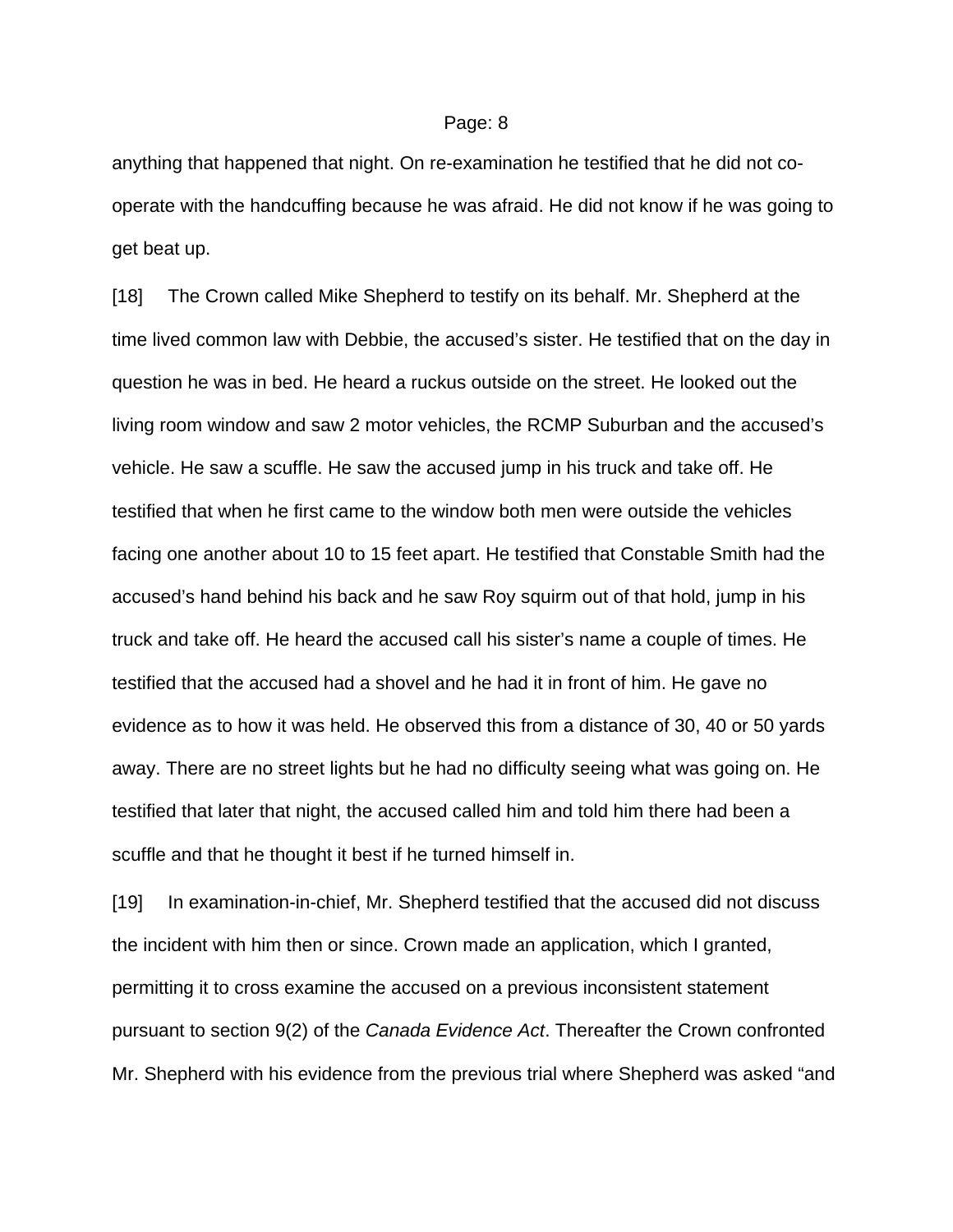have you talked with Roy about this lately? Answer: yes, he is a member of the family we speak often."

[20] When confronted with this evidence the witness accepted and adopted it.

[21] On cross-examination, Mr. Shepherd testified that he saw Cst. Smith attempt to handcuff the accused and that he watched the entire proceedings until the accused drove away. He could see as much as the police vehicle would allow. I note that from the diagram, Exhibit 1, it would appear that the police vehicle was between the accused and police officer and Mr. Shepherd's house. He cannot remember if he could see the constable all the time but he testified he never saw the accused swing the shovel at Cst. Smith. Further he testified that if the accused had swung the shovel he would have been able to see it. He says this because the accused was in view all the time. He says he is confident that he would have seen the accused swing a shovel if that had happened.

[22] When pressed as to his view and what he could see and what actually had happened, Mr. Shepherd testified he was trying to rationalize some of what had happened and that there were times when he could not see the constable.

[23] Significantly, in describing what he had seen that night, Mr. Sheppard did not mention seeing Cst. Smith pepper spray the accused nor did he mention Cst. Smith knocking the accused to the ground.

## **POSITIONS OF THE PARTIES**

[24] The position of the defence is that Cst. Smith was not lawfully engaged in the execution of his duties in arresting the accused and therefore counts 1, 2 and 4 must be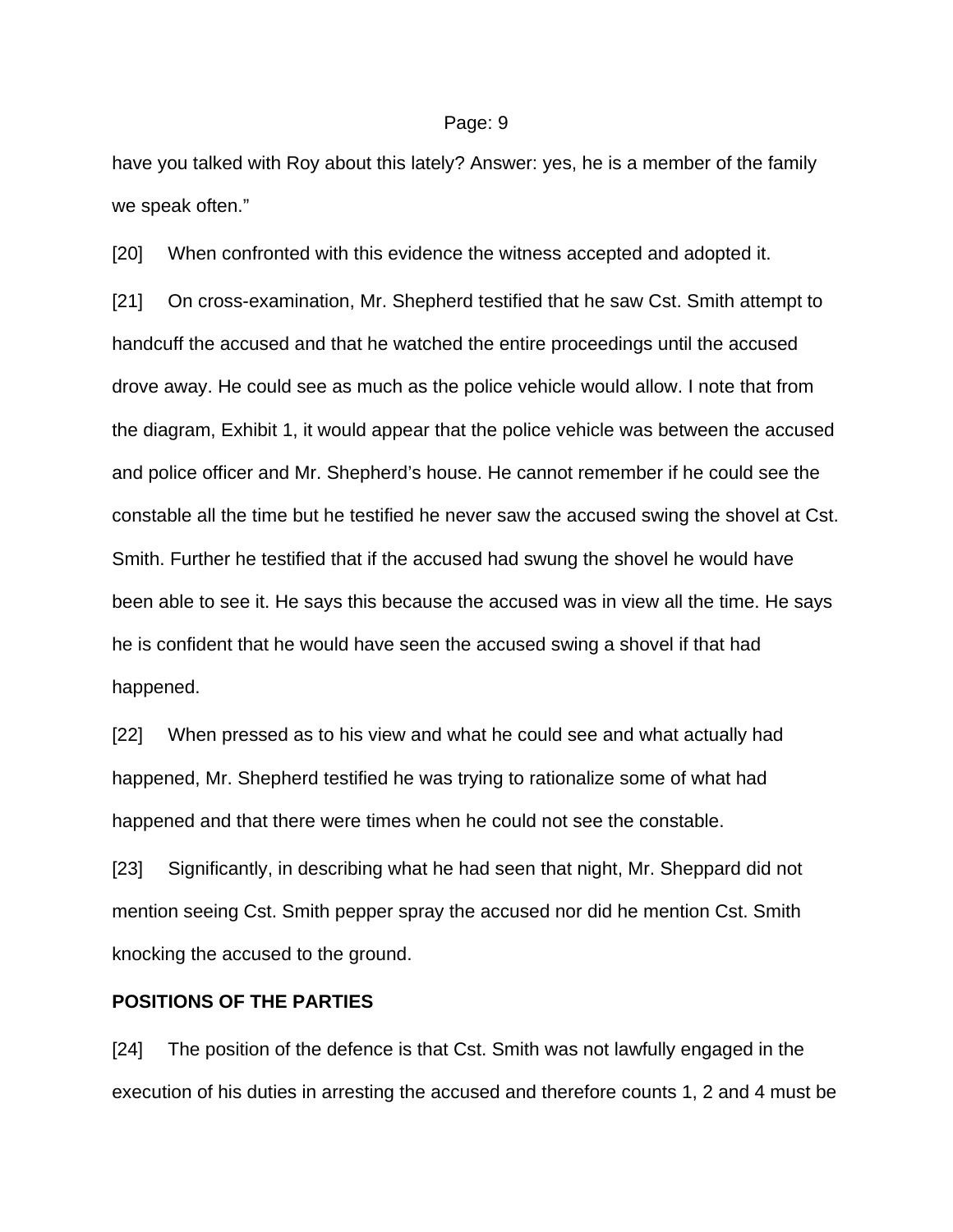dismissed. Counsel for the defence argued that the arrest was not lawful because there was no basis for arresting the accused for impaired driving as there were no objective signs of impairment. Further, there could be no lawful arrest for simple possession of marihuana. The defence refers me to *R.* v*. Storrey*, [1990] 1 S.C.R. 241, *R. v. Lockrem*, [2004] Y.J. No.28 (Yukon Territorial Court), *R.* v*. Janvier*, [2007] S.J. No. 646, *R.* v*. Polashek*, [1999] O.J. No. 968 and *R.* v*. Huebschwerlen*, [1997] Y.J. No. 24 (Yukon Territorial Court).

[25] As to count 3, the defence argues that the evidence of Mr. Sheppard confirms the accused's version that he did not swing the shovel at Cst. Smith. Rather, he simply held it up to protect himself from the pepper spray. In other words, he was acting in selfdefence. The defence concedes that the accused would not be justified in swinging the shovel at Cst. Smith. At the very least, the defence argues that there is reasonable doubt on count 3.

[26] The Crown's position is that the evidence proves that the accused is guilty on all four counts but that convictions should only be entered on counts 3 and 4 and the remaining two counts "Kiennappled".

[27] The Crown submitted that Cst. Smith had reasonable grounds to arrest the accused in order to investigate for impairment and that the arrest was a necessary part of that investigation. Consequently, Cst. Smith was lawfully engaged in the execution of his duties. It cites *R. v. Webster*, [2008] B.C.J No. 2234 (B.C.C.A.) in support of its position. Further, the Crown says that there was clearly an arrest made and thus there is no need for the court to consider the doctrine of investigative detention.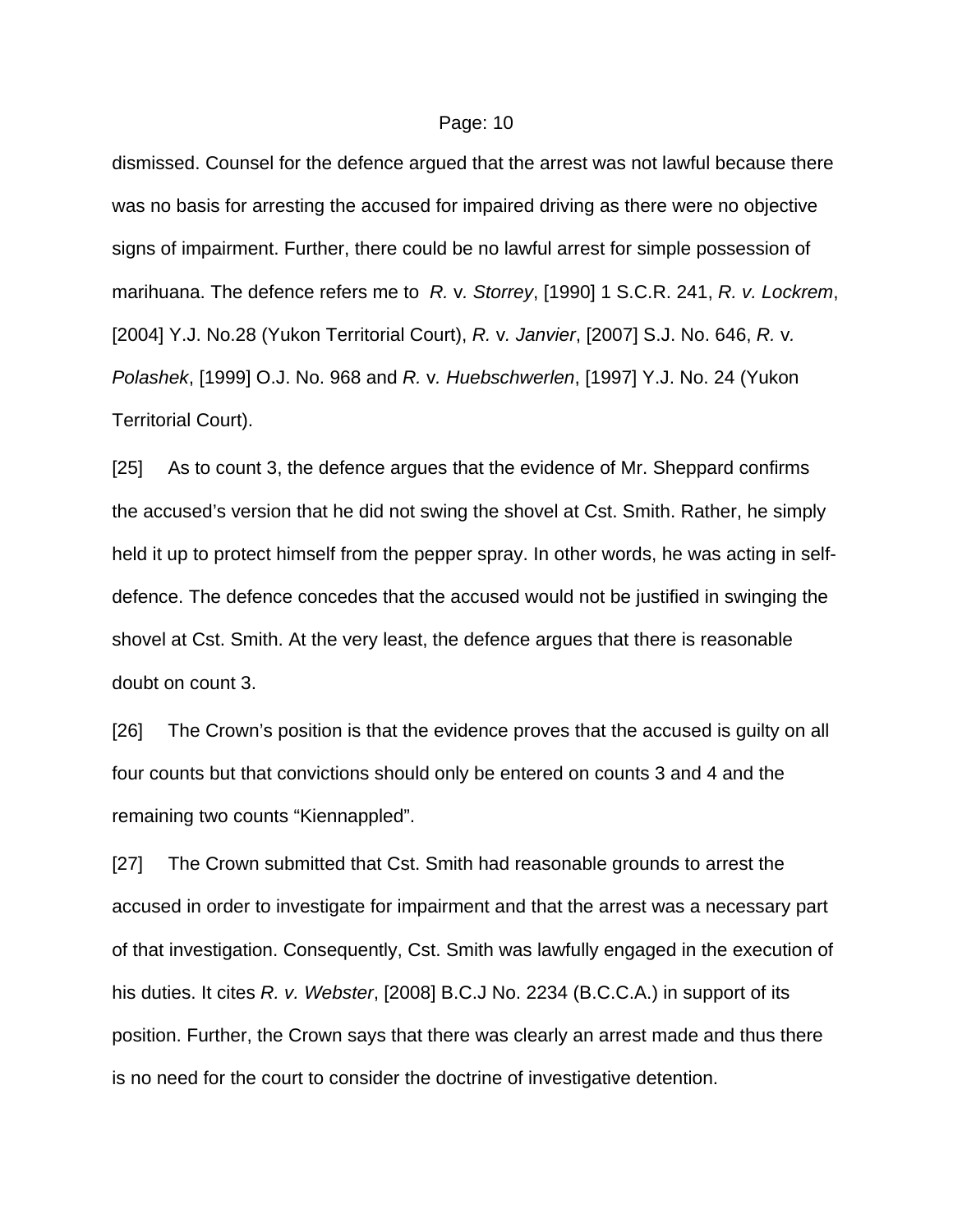[28] The Crown argued that Mr. Sheppard is biased in favour of the defence and that the accused's evidence is unreliable and in conflict with the audio on Exhibit 3.

[29] Finally, the Crown argued that even if there were not grounds for the arrest here, the accused is still guilty of assault with a weapon.

[30] From the evidence and concessions made during argument, a number of things are clear and beyond dispute. First, the accused was arrested by Cst. Smith. Second, the accused broke free and escaped from Cst. Smith's custody. Third, the accused took a shovel from the back of his truck and used it in some fashion. How he used it is very much in dispute.

### **ISSUES**

[31] Having regard to the above findings, the issues left to be determined are these: (1) was the arrest of the accused by Cst. Smith lawful? (2) Did the accused assault Cst. Smith with the shovel?

## **ANALYSIS**

## **(1) Was the arrest of the accused by Cst. Smith lawful?**

[32] Section 495(1) of the *Criminal Code* permits a peace officer to arrest a person without warrant in specified circumstances. Section 495(2) sets out limitations to this power of arrest. Of note is the exception in subsection (d)(ii).

[33] In *R. v. Storrey*, [1990] 1 S.C.R. 241, the court, dealing with the case of arrest without warrant, noted at para. 17:

> In summary then, the Criminal Code requires that an arresting officer must subjectively have reasonable and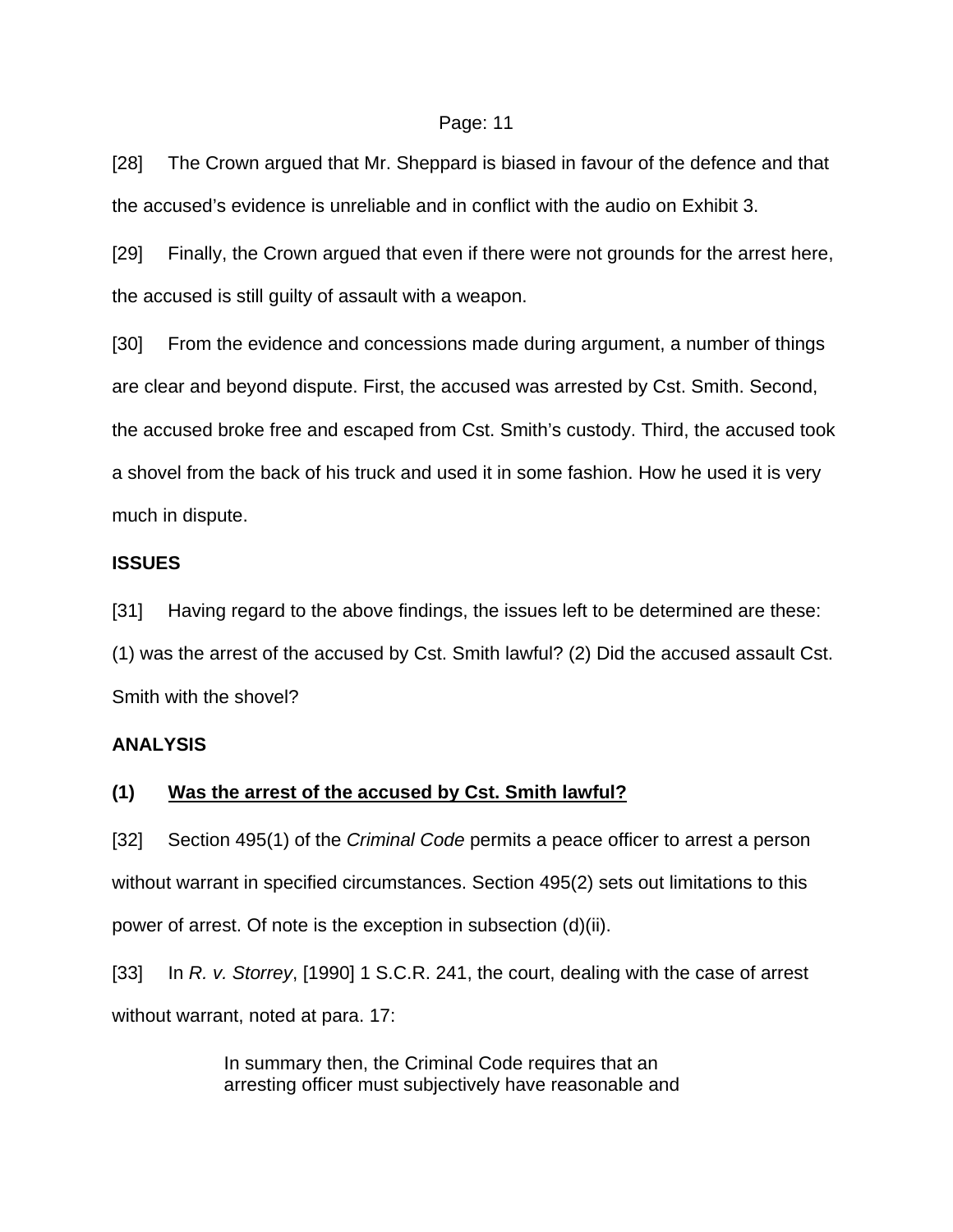probable grounds on which to base the arrest. Those grounds must, in addition, be justifiable from an objective point of view. That is to say, a reasonable person placed in the position of the officer must be able to conclude that there was indeed reasonable and probable grounds for the arrest. On the other hand, the police need not demonstrate anything more than reasonable and probable grounds. Specifically, they are not required to establish a prima facie case for conviction before making the arrest.

[34] As noted by the Ontario Court of Appeal in *Polashek,* the test for assessing

reasonable grounds for arrest are not as exacting as they might be in other situations

where the court assesses reasonable grounds. There, the court, at para.19 adopted the

reasoning of Doherty, J.A. in a previous case where he said, in part:

... In determining whether the reasonableness standard is met, the nature of the power exercised and the context within which it is exercised must be considered. The dynamics at play in an arrest situation are very different from those which operate on an application for a search warrant. Often the officer's decision to arrest must be made quickly in volatile and rapidly changing situations. Judicial reflection is not a luxury the officer can afford. The officer must make his or her decision based on available information which is often less than exact or complete. ...

[35] Here, Cst. Smith, working alone and late at night, observed the accused driving in an unusual fashion, ie. cutting the corner. When stopped, there was a strong smell of burned marihuana emanating from the vehicle. Upon further observation, Cst. Smith observed what he thought was a roach in the ashtray. At that point he decided to arrest the accused for possession of marihuana and possible impaired driving due to a drug. I pause to note at this point defence counsel's forceful argument that none of the usual signs of impairment were observed eg. slurred speech, blood shot eyes etc. However, the suspected impairment here was not due to alcohol but rather by drug. There is no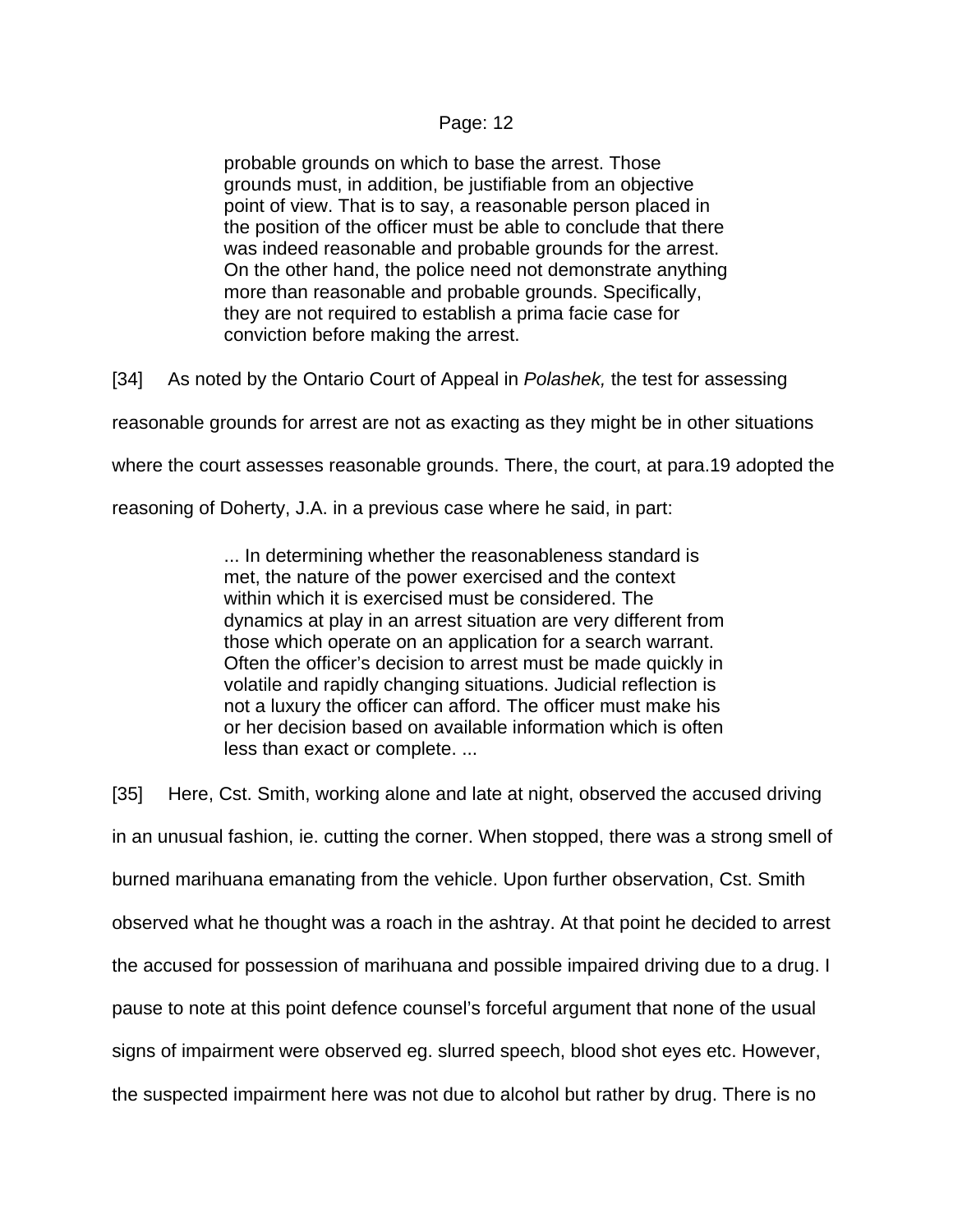suggestion that the usual signs of alcohol impairment are also those of drug

impairment. Here, there was one aspect of the driving which was out of the ordinary,

plus the smell of burned marihuana plus the apparent presence of a partly smoked

roach.

[36] I have noted the cases referred to me by the defence. It is clear that there are conflicting cases on whether simply smelling burned marihuana alone constitutes reasonable objective grounds for arrest. However, I prefer the reasoning of the British Columbia Court of Appeal in *Webster,* which, while made in the context of investigative detention, I find applicable to the arrest in the circumstances of the case before me. At para. 31, the court observed:

> In my view, the odour of freshly-smoked marihuana emanating from a vehicle objectively supports, at a minimum, a reasonable suspicion that the driver and/or passenger are then engaged in criminal activity, namely possession of marihuana. It is reasonable to suspect that persons who have just used marihuana will have more of that drug in their possession. In addition, when the odour of freshly-smoked marihuana is emanating from a vehicle, it is reasonable to suspect that the driver's ability to operate that vehicle is impaired by a drug, an offence contrary to s.253(10(a) of the *Criminal Code*, R.S.C. 1985, c. C-46. In light of this, Mr. Webster was lawfully detained for investigation.

[37] Here, not only did Cst. Smith have the strong smell of freshly-smoked marihuana, he also had his observation of what he said was a partially smoked "roach" in the ashtray, the rather lame explanation from the accused that the smoke came from others smoking marihuana, not him, plus the evidence of the accused's cutting the corner while driving. All of this evidence, in my opinion satisfies the above-mentioned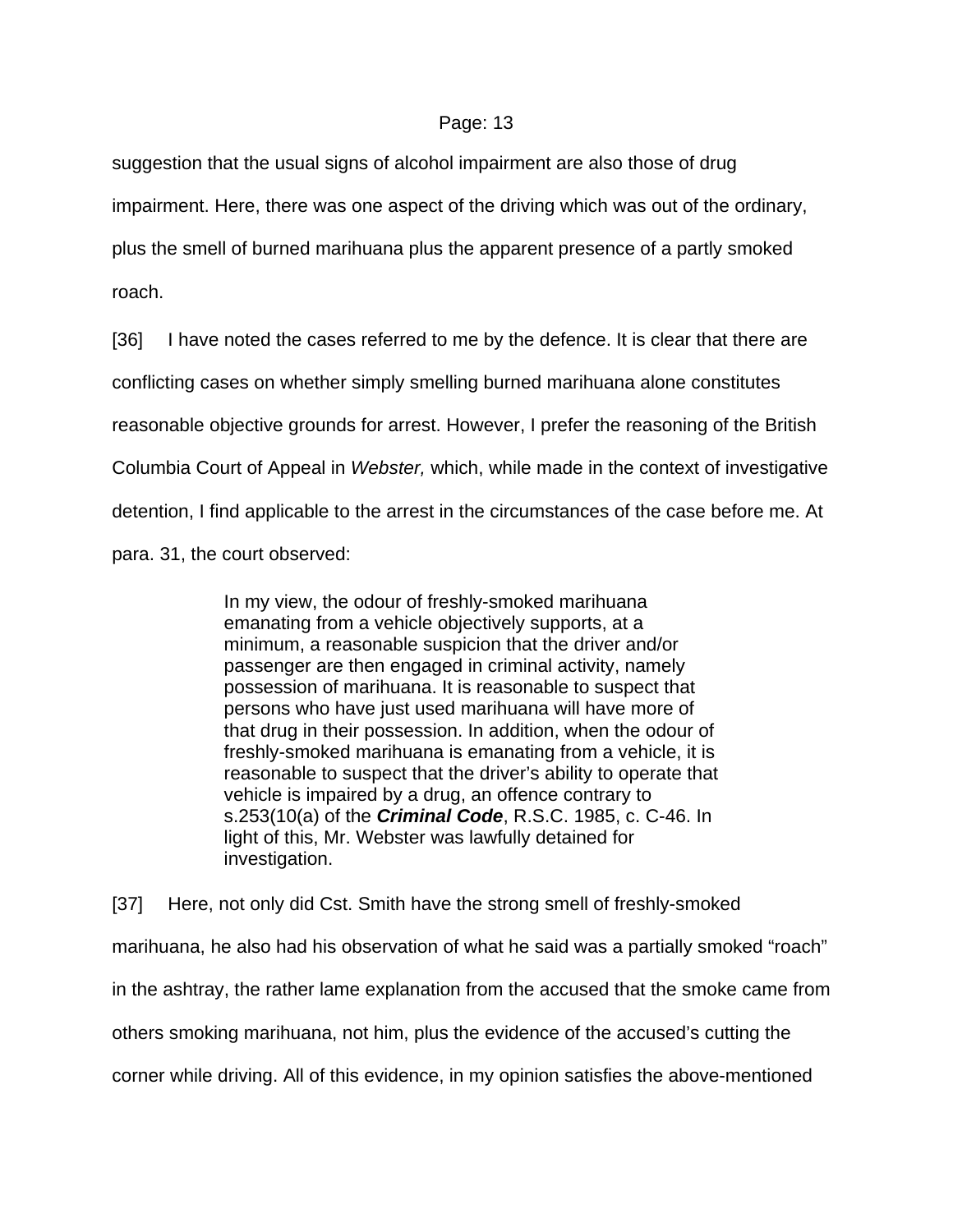test for arresting the accused in these circumstances. I therefore find that the arrest was lawful.

#### **(2) Did the Accused Assault Cst. Smith With the Shovel?**

[38] This entire incident happened very quickly — maybe thirty seconds, according to Cst. Smith. It also happened a long time ago — almost  $3\frac{1}{2}$  years ago. Memories are likely to fade.

[39] It is regrettable that Cst. Smith failed to either focus the camera in his police car to where he and the accused were standing, or to conduct his discussions with the accused in front of the police car where the camera was pointing, instead of beside it. If he had done so, this incident would have been recorded on video. In the absence of that, we must rely on the memories of the direct participants, the witness Sheppard, and the audio recording.

[40] The evidence is clear that Cst. Smith pepper sprayed the accused. The evidence is also clear that the accused took a shovel from the back of his truck after he broke free from Cst. Smith and held the shovel in front of him, he says, to protect himself from the pepper spray.

[41] Cst. Smith says that the accused swung the shovel at him twice. The accused denies swinging the shovel at the constable.

[42] In other words, the essence of the accused's position is that he grabbed the shovel to use it to defend himself from Cst. Smith's attacking him with pepper spray. The essence of the constable's position is that he used the pepper spray to defend himself from the accused's attacking him with the shovel.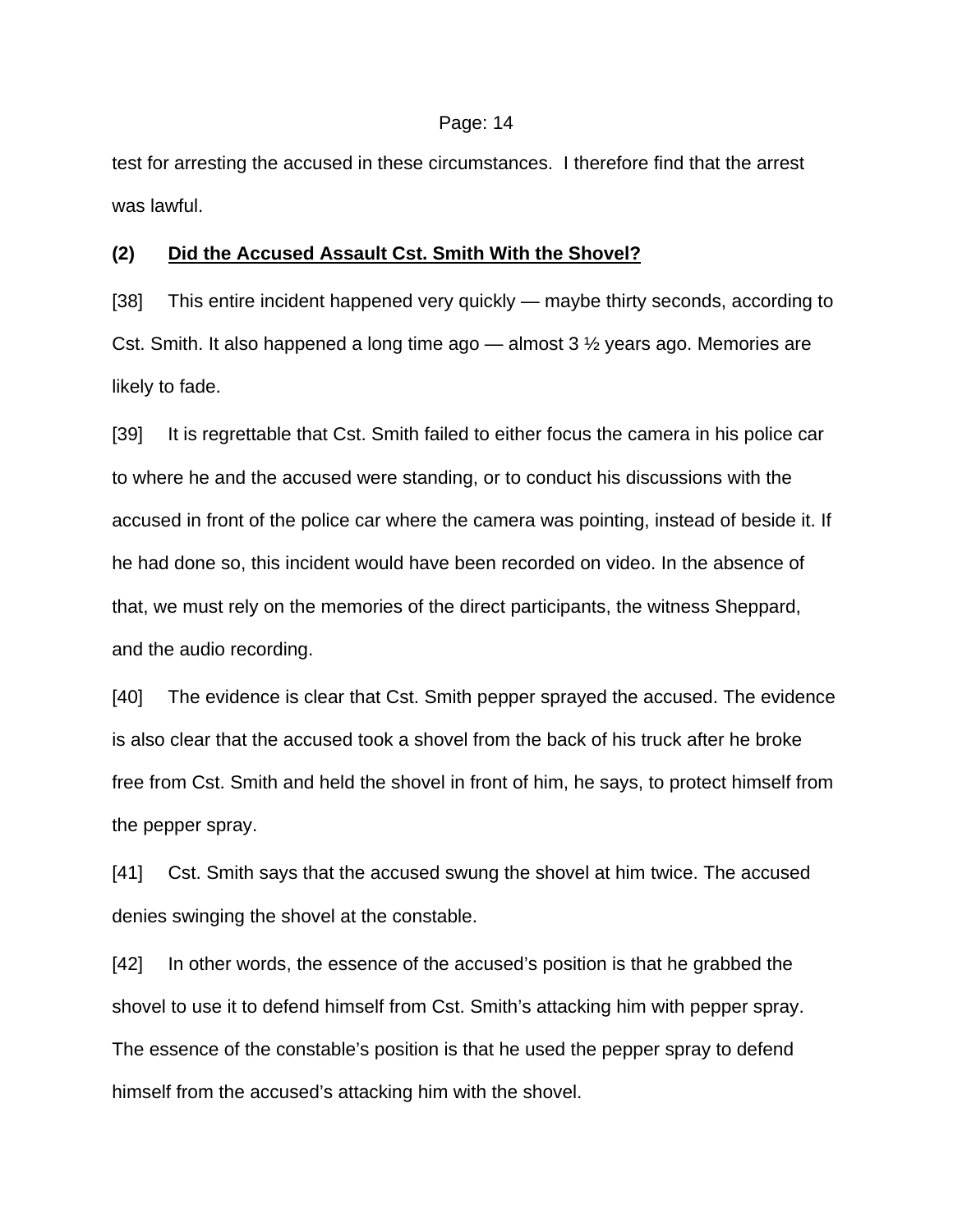[43] Mike Sheppard testified that he saw the situation from the time Cst. Smith tried to handcuff the accused until the accused drove off and that although he saw the accused holding the shovel in front of him, he never saw it being swung at Cst. Smith and that if the accused had swung it at Cst. Smith, he would have seen that. Interestingly, Sheppard, a friend of the accused, was called as a Crown witness, not a defence witness.

[44] The evidence from the audio tape, Exhibit 3, is very helpful in resolving the contradictory evidence and positions. It clearly shows a number of things. First, one can hear the anger in the accused's voice upon being arrested. Second, one can hear Cst. Smith calmly and politely advising the accused that he was being arrested, and why he was going to be placed in handcuffs. Thereafter, as the incident unfolds one can clearly hear Cst. Smith commanding the accused on a number of occasions to "stand back" and "back off". These commands are consistent with the constable's version of the events and inconsistent with that of the accused's. Third, one can clearly hear Cst. Smith, still under the effects of the incident and the pepper spray which got in his eyes, telling the other RCMP officer who met him at the police station, what had happened. Cst. Smith's explanation, made within less than five minutes (as I measure the time from Exhibit 3) of the start of the scuffle, is consistent with Cst. Smith's description of the incident before me.

[45] In the result, I have concluded that Cst. Smith was an honest and credible witness before me and I accept his evidence.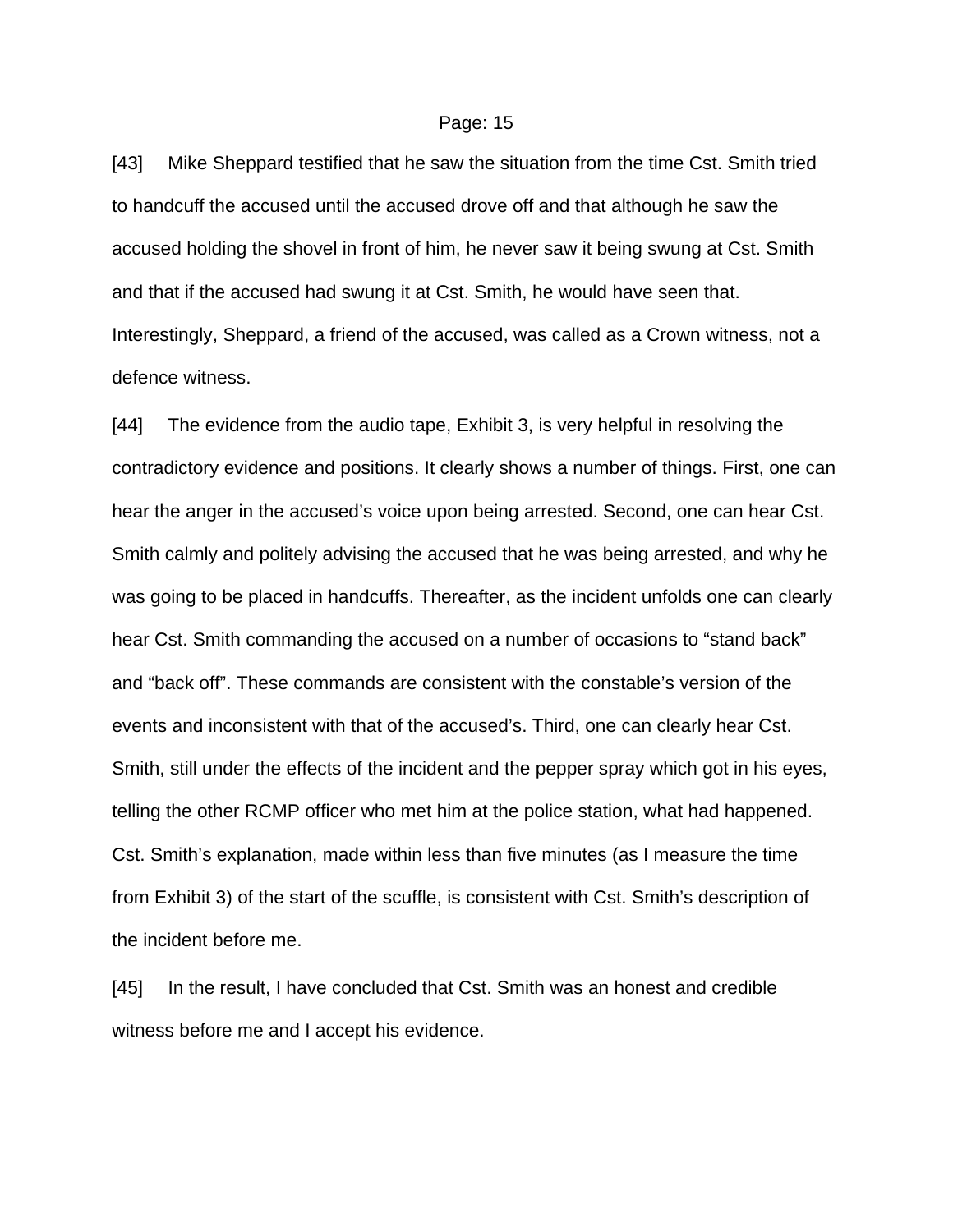[46] However, that is not the end of the matter. The accused testified in this trial. I have therefore instructed myself in accordance with the Supreme Court of Canada decision in *R. v. W.(D.)*, (1991), 118 C.C.C.(3d) 1. As well, Sheppard's evidence supports the accused's position and I therefore ask myself whether I have a reasonable doubt. I have instructed myself on the meaning of reasonable doubt as set out by the Supreme Court of Canada in *R. v. Lifchus* (1997), 118 C.C.C.(3d) 1 and *R. v. Starr*, [2000] 2 S.C.R. 144.

[47] I have thoroughly considered the accused's evidence. I do not find him credible. He admits that he does not have a perfect memory of what happened that night. He could not, having regard to the audio tape, Exhibit 3, have had the shovel in his hands for about 2 minutes as he said. It does not seem plausible that he would be at Fred's place that evening where pot was being smoked and for him not to have smoked some pot. His description for how he came to lose his coat in the scuffle does not make sense. His evidence that he was scared and did not co-operate with being handcuffed because he was scared and that he did not know if he was going to be beaten up then seems preposterous when one listens to Exhibit 3 and hears his voice. In the result, I simply do not believe the accused when he says he did not swing the shovel at Cst. Smith.

[48] I have carefully reviewed the evidence of Mike Sheppard. Either he is mistaken and simply did not see the accused swing the shovel at the constable or he has perjured himself. His overall credibility is suspect having regard to his statement at trial initially that the accused had not discussed the incident with him at the time or since.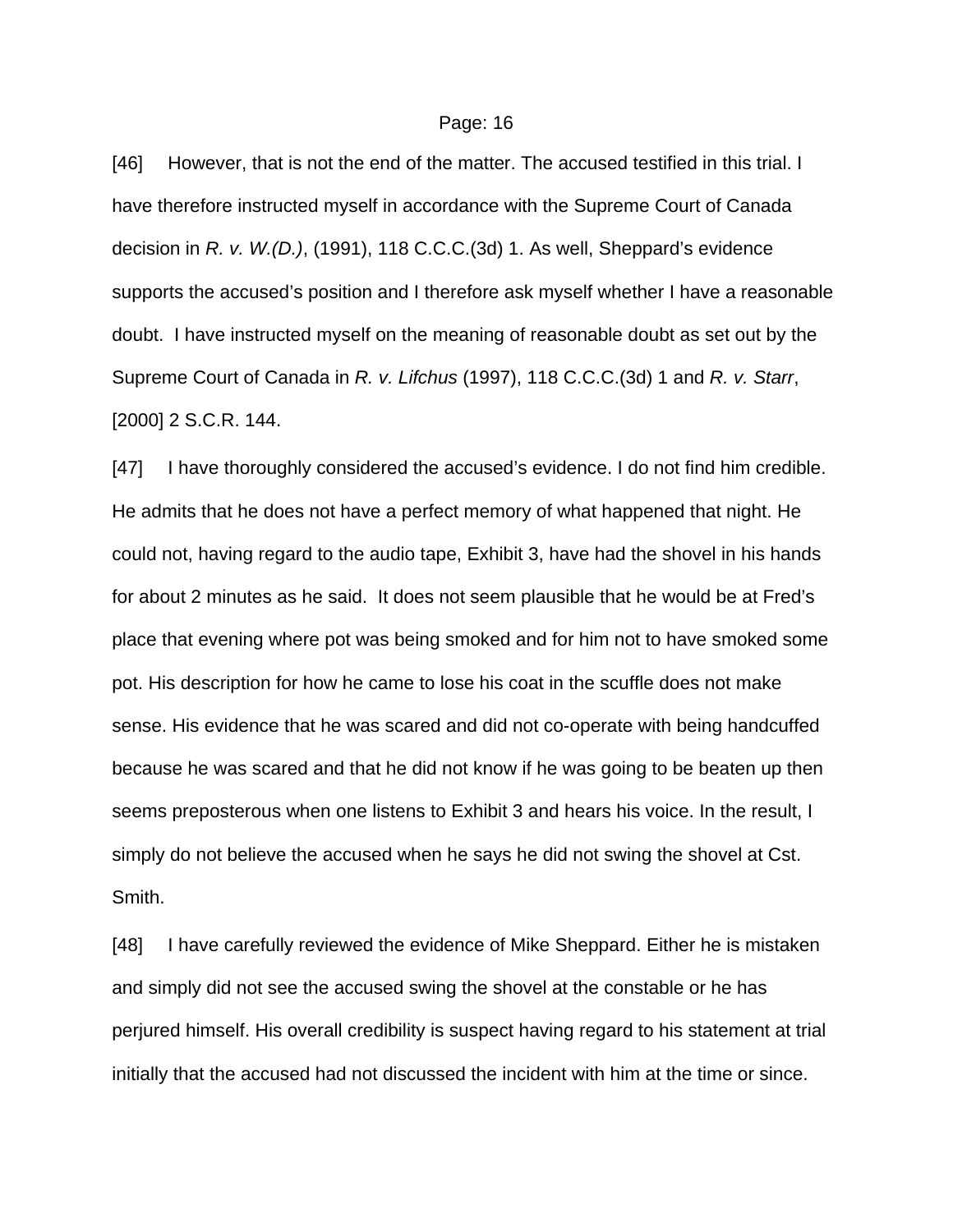Yet, he testified at the earlier trial that he had spoken to the accused about the incident and that he is a member of the family and they speak often. Moreover, Sheppard admitted that he was trying to rationalize some of what happened. Finally, Sheppard's failure to see or mention seeing Cst. Smith pepper spraying or knocking the accused to the ground cast doubt on whether he saw the entire event or his ability to accurately and fully recount it. All in all, I do not find Mike Sheppard to be a credible witness. [49] Applying the law as set out in *W.(D.)*, *Liftchus and Starr*, I conclude as follows: I do not believe the accused when he says he did not swing the shovel at Cst. Smith. Neither his evidence nor that of Mike Sheppard raise a reasonable doubt in my mind as to whether or not the accused swung the shovel at Cst. Smith. I reject Sheppard's evidence that suggests that the accused did not swing the shovel at Cst. Smith. I accept the evidence of Cst. Smith that the accused did swing the shovel at him on two occasions. On the basis of Cst. Smith's evidence and the audio tape, I am satisfied beyond a reasonable doubt that the accused swung the shovel at Cst. Smith as the constable was engaged in the execution of his duties.

## **CONCLUSION**

[50] In the result, I find the accused guilty on all 4 counts of the indictment. However, as sought by the Crown, convictions will only be entered on Counts 3 and 4. Counts 1 and 2 will be stayed on the Kiennapple principle.

[51] A date should now be set for sentencing on these two convictions. If counsel are seeking a pre-sentence report, I order it and the sentencing date should be set to a date that gives sufficient time for the court and counsel to receive and consider it. I